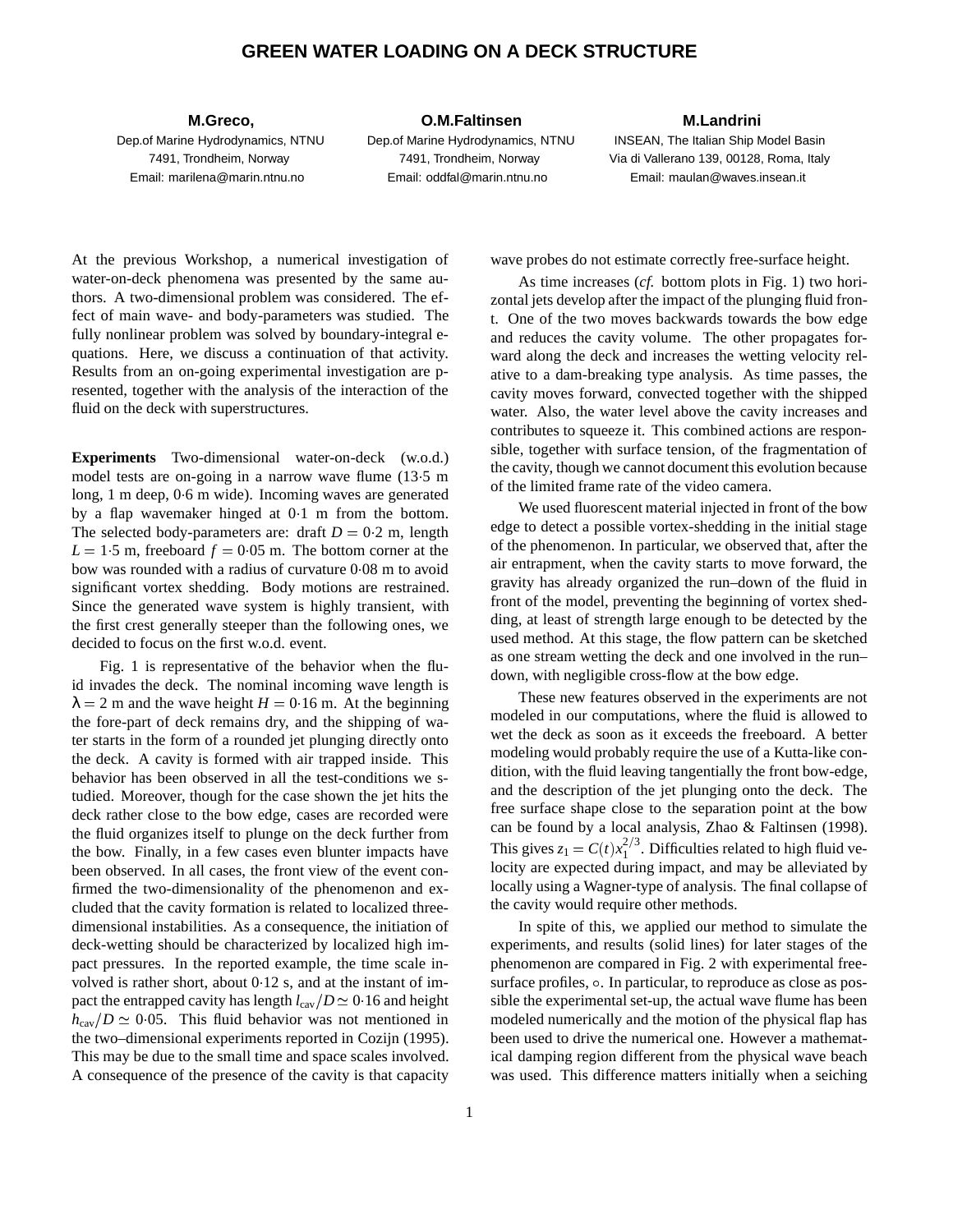

Figure 1. Water-on-deck at the bow of a 2-D ship. Top: initial stage of the wetting. Bottom: cavity formation and transition to dam-breaking type of flow.



Figure 2. Water-on-deck on a 2-D ship. Comparison of numerical simulation with experimental free-surface profiles. Nominal incoming waves conditions:  $\lambda = 2$  m,  $H = 0.16$  m.

motion is set up in the tank. However the seiching amplitude is small and minimized by the automatically controlled wavemaker. Apparently, though we neglected the details of the initial stages of water shipping and of the wave beach, results agree well with measured profiles (obtained through the digital record of the video camera) with the exception of the wave front region were the numerical method predicts a higher velocity. This suggests that the gross flow evolution is not significantly affected by the phenomena connected with the initial plunging. The instant  $t_{\text{wod}}$  in Figs. 1–2 indicates the instant of water-on-deck starting in the numerical simulation. Future tests will include the impact of the green water

on a vertical deck structure. Relevant numerical studies of the phenomenon are reported in the following text.

**Fluid–structure interaction** Greco *et al.* (2000) studied the two-dimensional impact of water on a rigid vertical superstructure after a dam break. Here, we investigate the influence of hydroelasticity. The left plot in Fig. 3 gives an example of longitudinal steel stiffeners adopted for the deck house of a FPSO unit. We focus on the effects of those between deck 8 and deck 9 by using an equivalent Euler beam. The upper portion of the deck house is assumed rigid. The cross section is shown in the right plot. Recent accidents for FPSO units documented in Ersdal & Kvitrud (2000), suggest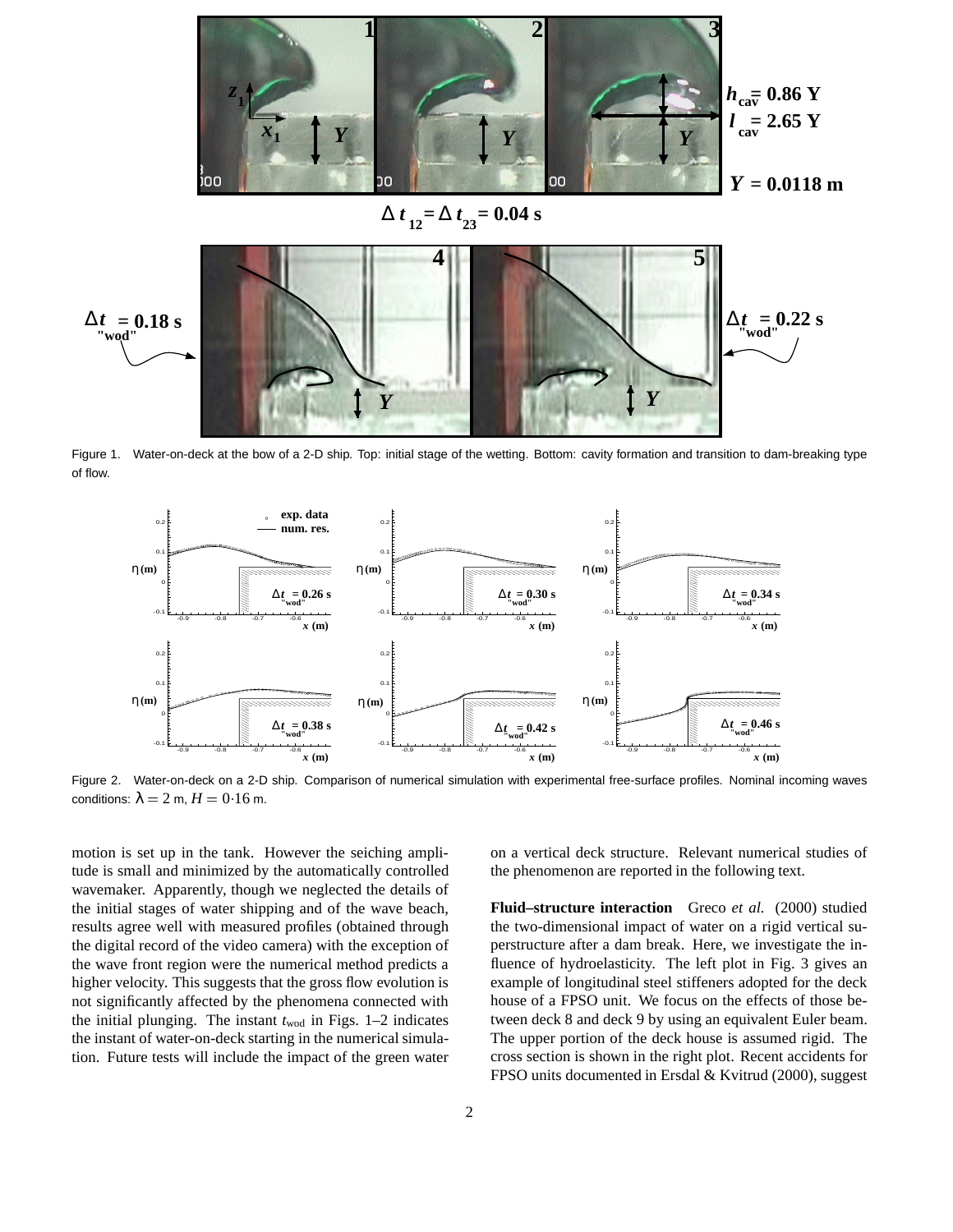

Figure 3. Example of stiffeners of a deck structures. Lengths are in millimeters.



Figure 4. Impact with a vertical wall after a dam-break (left). In the table, the 'exact' solutions (*A*) for natural periods are compared with results from the simplified analysis  $(B)$  sketched in the top-right plot.

to use a freeboard exceedence of 10 m. The flow is originated as the breaking of a dam located at the bow, with height  $h = 10$  m and length 2*h* (*cf.* Fig. 4). The beam is located  $d_s = 2.139h$  from the dam, with length  $L = 0.311h$ . The lower edge is clamped, while rotations at the upper edge are constrained by a spring with constant  $k_{\theta}$ . The deformation  $w(z,t)$  of the beam is expressed in terms of the known dry modes  $\Psi_i(z)$  of the beam with unknown amplitudes  $\zeta_i(t)$ . Structural damping is neglected.

The fluid-structure interaction is studied by coupling the nonlinear potential fluid model with the linear beam. For a given time,  $w$  and  $w_t$  are known and the b.v.p. for the potential  $\varphi$  is solved by imposing  $\varphi_n = w_t$  along the beam. For the hydrodynamic pressure at the wall, ϕ*<sup>t</sup>* is found by solving a similar b.v.p. with the exception of the boundary condition at the beam, where the Neumann condition is substituted by a non-homogeneous Robin condition. The latter follows by inserting the condition for  $\varphi$ <sub>*tn*</sub> into the beam equation and represents the fluid-structure coupling. Once the  $\varphi_t$  is known,  $w_t$ can be evaluated and fluid motion and structural deformation can be prolonged in time. A similar procedure was applied by Tanizawa (1999) to analyze the impact of a flexible body on a free surface.

The initial conditions,  $\tau = t\sqrt{g/h} = 0$ , are shown in Fig. 4, together with a later free-surface configuration, when the wetted portion of the vertical wall is almost 3*L*. The flow generated after the impact is characterized by a narrow jet of water rising along the wall, also observed in case of rigid wall.

The numerical solution can be negatively affected by a variety of difficulties: spatial and time resolutions decrease

progressively for higher-order modes and confluence of different boundary conditions at the edges of the beam implies locally a poorer convergence. Therefore, a simplified analytical analysis (top-right plot in Fig. 4) is also considered to check the present results. The incoming water is approximated by a strip of fluid with constant height *H*, and the potential  $\varphi_i$  due to *j*-th mode oscillations with unit amplitude is computed with  $\varphi_i = 0$  along the free surface. A solution is found by separation of variables and a Fourier expansion of the mode over the wetted surface. The height *H* is a free parameter chosen by the following considerations. In the approximate problem, it is found that the fluid further away than  $\sim$  0.79*L* from the beam is practically not affected by vibrations. Therefore *H* is determined by imposing that masses of fluid involved in the approximate and exact problems are the same. In this procedure, particles above the beam are neglected because their role in the hydroelastic problem is expected to be small. This procedure gives an  $H/h = 0.207$ . The ratio natural wetted-period to natural dry-period  $Rj = T_{\text{jwet}}/T_{\text{jdry}}$  is computed and compared with results obtained by the 'exact' problem. This comparison is tabulated for  $j = 1, 2, 3$  in Fig. 4 for  $k_{\theta} = 0$ ,  $\infty$  and shows a promising agreement, more evident for the higher modes, as we can expect since their sensitivity to the fluid details is smaller. Left plots in Fig. 5 give the time evolution of  $\zeta_i$  for the first two modes, in the case of  $k_{\theta} = 0$ . Late stages are presented for  $j = 1, \ldots, 4$ . After the beam is completely wetted,  $\Delta \tau_{\text{imp}} \simeq 0.12$ , the modes oscillate with almost constant period and amplitude. Both the value of ζ*<sup>j</sup>* and the amplitude of oscillations decrease as the order of mode increases. This behavior does not change substantially when the parameter  $K_{\theta} = k_{\theta}L/EI$  is varied (*EI* is the beam